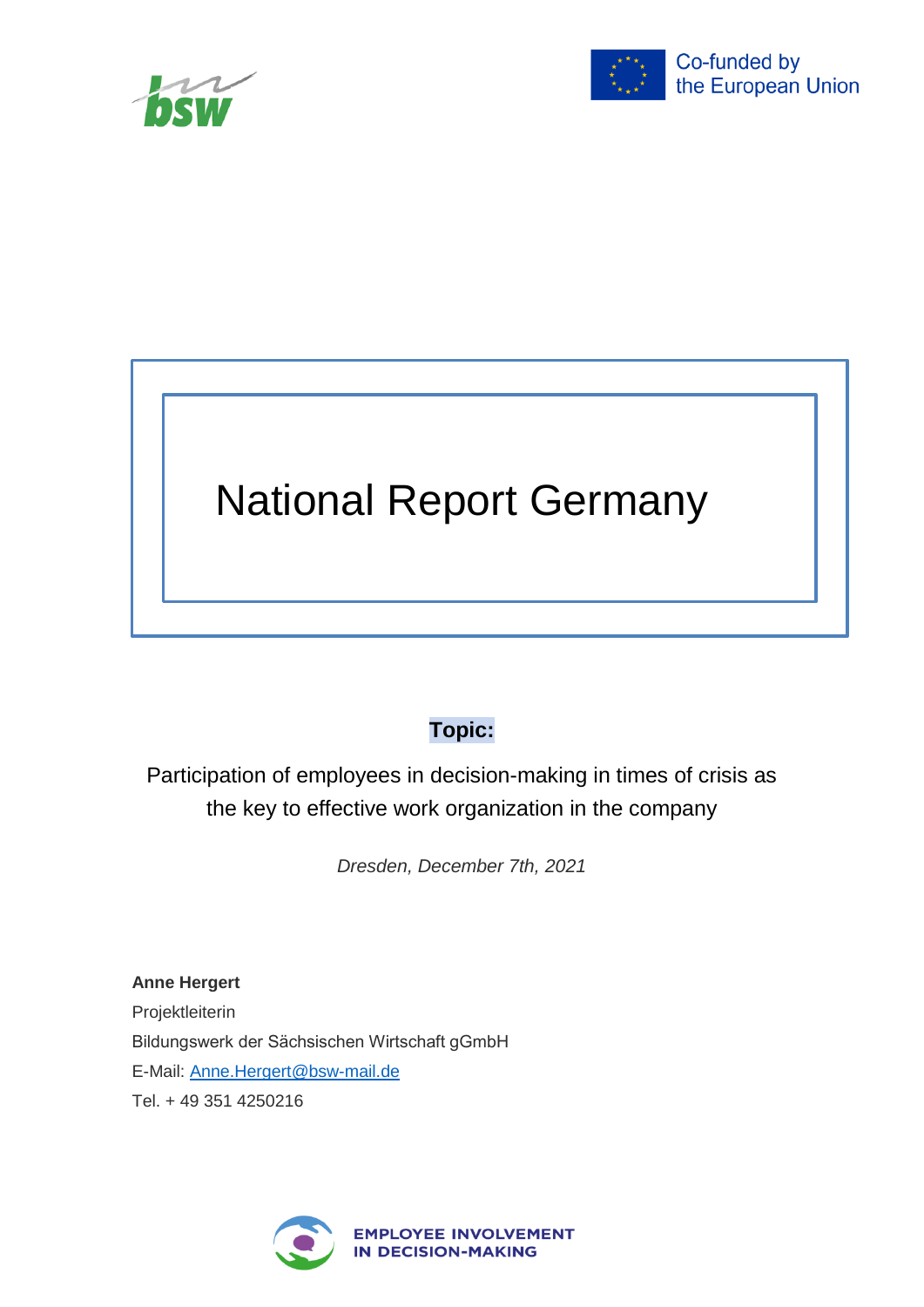





## **Table of contents**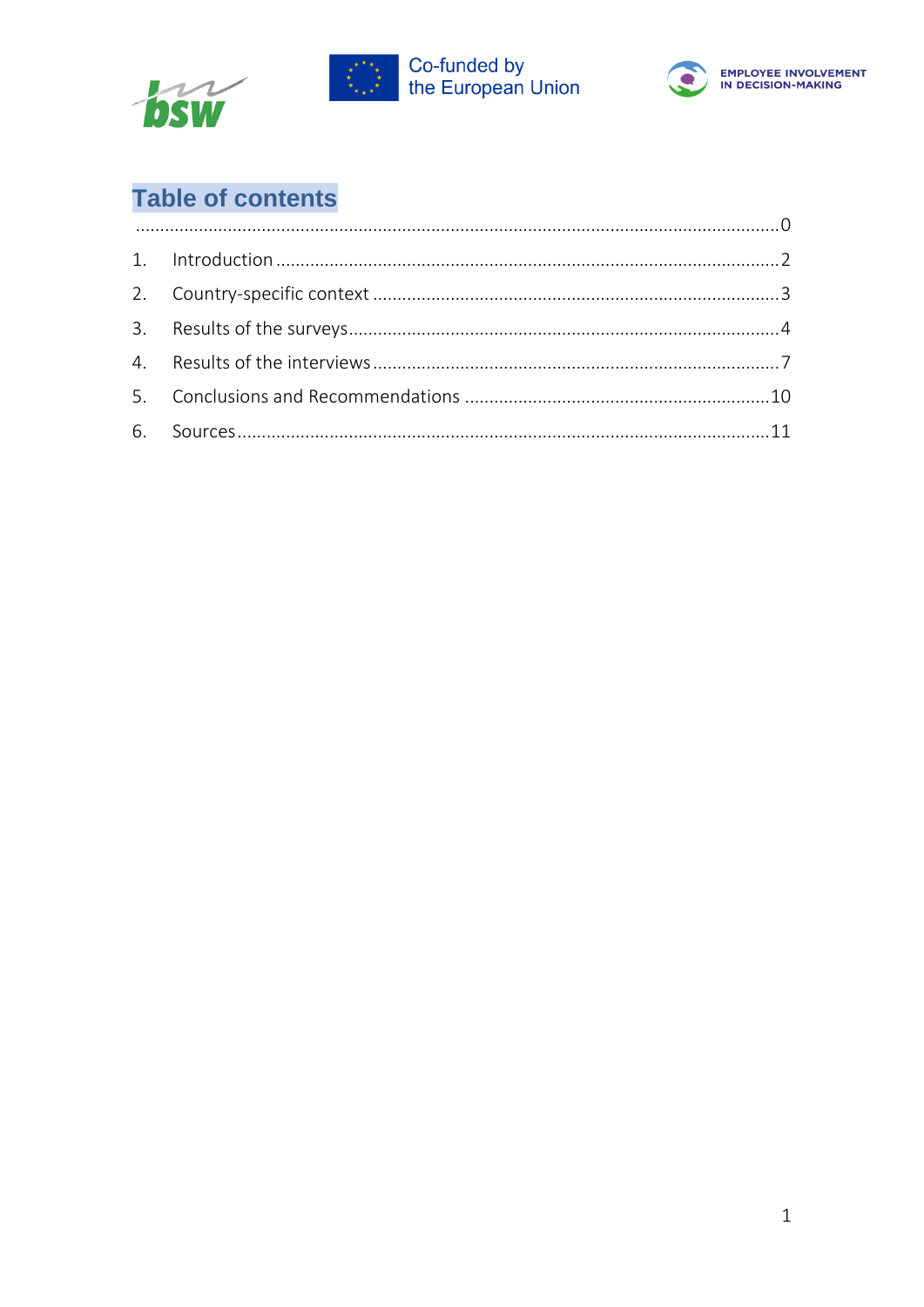





## <span id="page-2-0"></span>1. Introduction

The corona pandemic has been making our lives difficult for more than a year and a half. The effects on companies and the world of work are very noticeable. It is a crisis of the century that threatens the existence of companies and countless jobs. State bridging aid and short-time working regulations have so far secured the existence of many companies and millions of jobs.

In times of crisis, the elementary importance of the employees becomes apparent, who without exception make their individual contribution to overcoming the crisis and maintaining operations. The topic of co-determination of employees in companies in the trade and service industries continues to be of great importance. In view of the ongoing corona pandemic, this topic is extremely topical.

Codetermination is laid down and regulated in the Works Constitution and Codetermination Act. The charter of the European Union also includes the right to be heard and to have a say in all EU workers. To what extent was co-determination secured and maintained in the corona pandemic? It is of particular interest to what extent, in what form and on what questions the interest groups were involved in the development of measures to cope with the corona situation.

The present report is a contribution to the project "Employee participation in decision-making in times of crisis as the key to effective work organization in the company". The aim of the report is to present the research activities of the analysis phase for Germany, to present the results of the surveys and interviews and finally to formulate conclusions. In addition, recommendations are made with suggestions for improvement that could work for German companies in both sectors in the event of a further hypothetical crisis.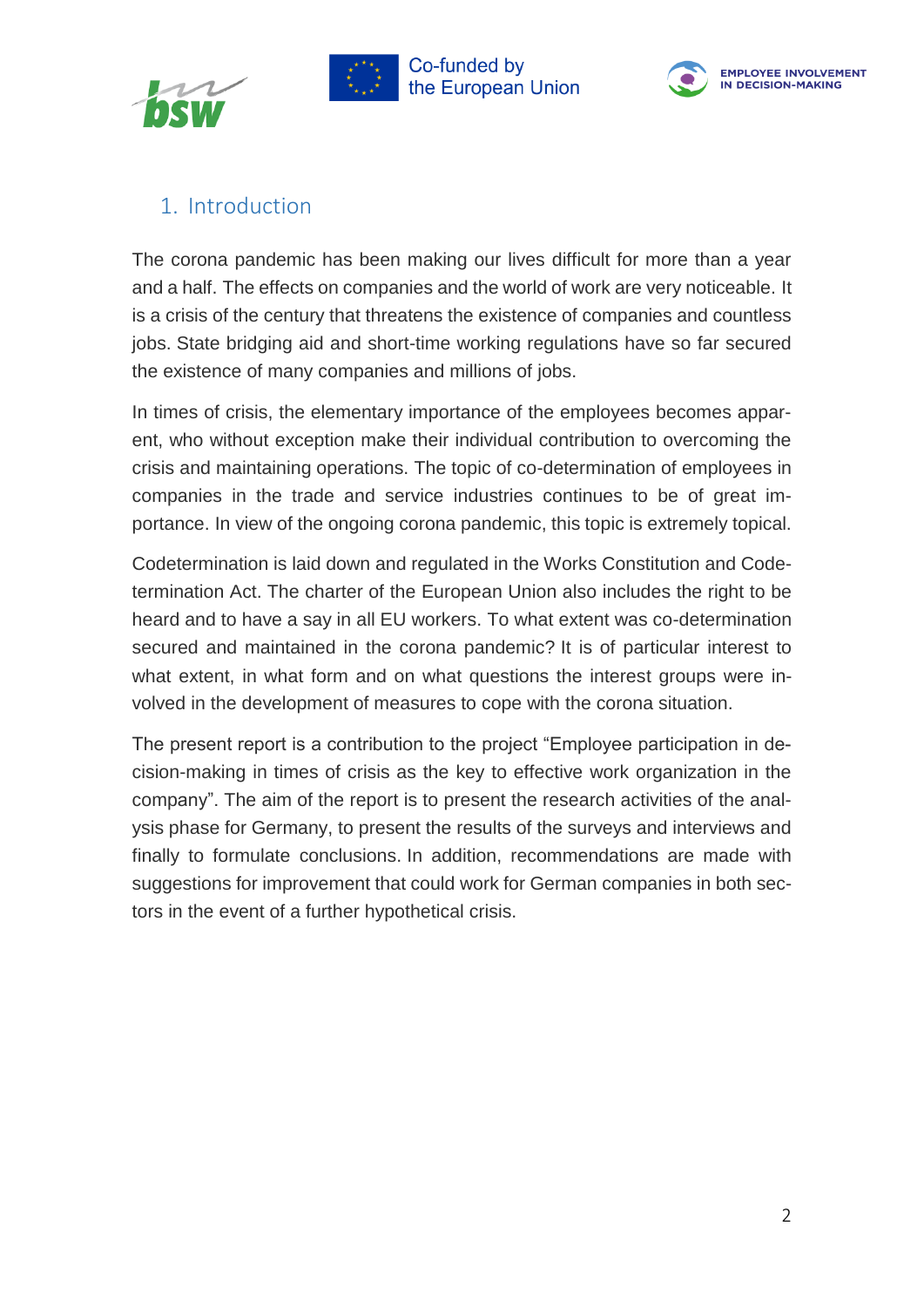





<span id="page-3-0"></span>2. Country-specific context

In Germany, employees have a right to co-determination. Your vote is important for the creation of a fair working environment by the works council as well as in corporate management by the supervisory board. According to the German Works Constitution Act, which was fundamentally revised in 2001, in companies with more than 500 employees, a third of the control committee should consist of employee representatives. In companies with more than 2000 employees, employees even have half of the seats on the supervisory board, this is called equal participation.

The pandemic is proving to be an enormous stress test for employee participation. However, codetermination processes must also be guaranteed in crisis situations. Staff councils and works councils therefore made it their task to ensure the participation of employee representatives through the crisis.

According to the Hans Böckler Foundation (2021), the work of company interest groups in the company has an overall positive effect on coping with the Corona crisis. The foundation published various studies on this topic that show that employees whose interests are represented by a works council or staff council were far less concerned about their financial security than employees in companies without interest representation. The interest groups ensured that the negative consequences of the corona pandemic were cushioned, for example by increasing short-time working benefits (see Hans Böckler Foundation 2020; ver.di 2021).

In order to cope with the corona pandemic, some employers introduced further company regulations, whereby existing company agreements were adapted to protect the interests of the employees. The regulations relate to hygiene measures in order to maintain sales, working from home, offers for childcare when schools and daycare are closed, the design of short-time work, changes to the working time frame and working time accounts (Hans-Böckler-Stiftung 2010).

But how was the inclusion and protection of the interests of the employees in companies in the trade and service industry designed. Many German companies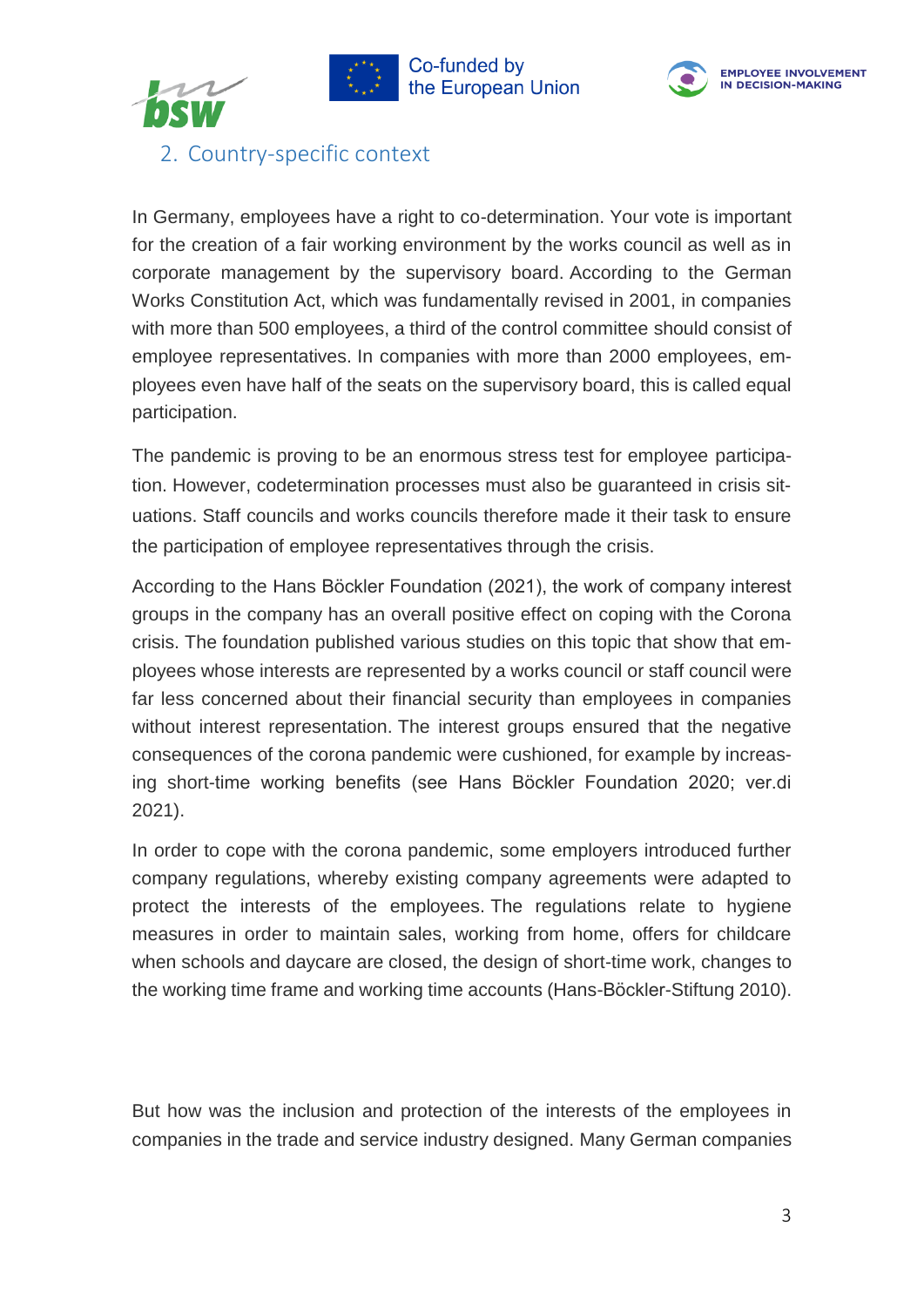





have no interest representation, so that the co-determination of the employees is not guaranteed.

The employee surveys carried out as part of the project are then evaluated.

## <span id="page-4-0"></span>3. Results of the surveys

50 employees took part in the survey on the "Employee Involvement in Decision-Making" project. Of these, we had 23 female participants, 24 male participants, 2 diverse participants and 2 employees who did not want to reveal their gender. There were 19 participants between the ages of 18 and 34, 21 participants between the ages of 35 and 54 and finally 10 participants between the ages of 55 and 70. The majority of those questioned were between 35 and 54 years old. You will work in the following areas, among others: education, retail, gastronomy and hotel industry, hairdressing and cosmetics, car workshops, care, textile tailoring and clothing, supermarkets and kindergartens, etc.

In the following, a selection of the questions is listed and the answers of the participants are processed.





The employees answered question 1 as follows: 14 of them rated 0-3, ie they were "not to hardly" informed about changes. 19 of them voted with the values 5-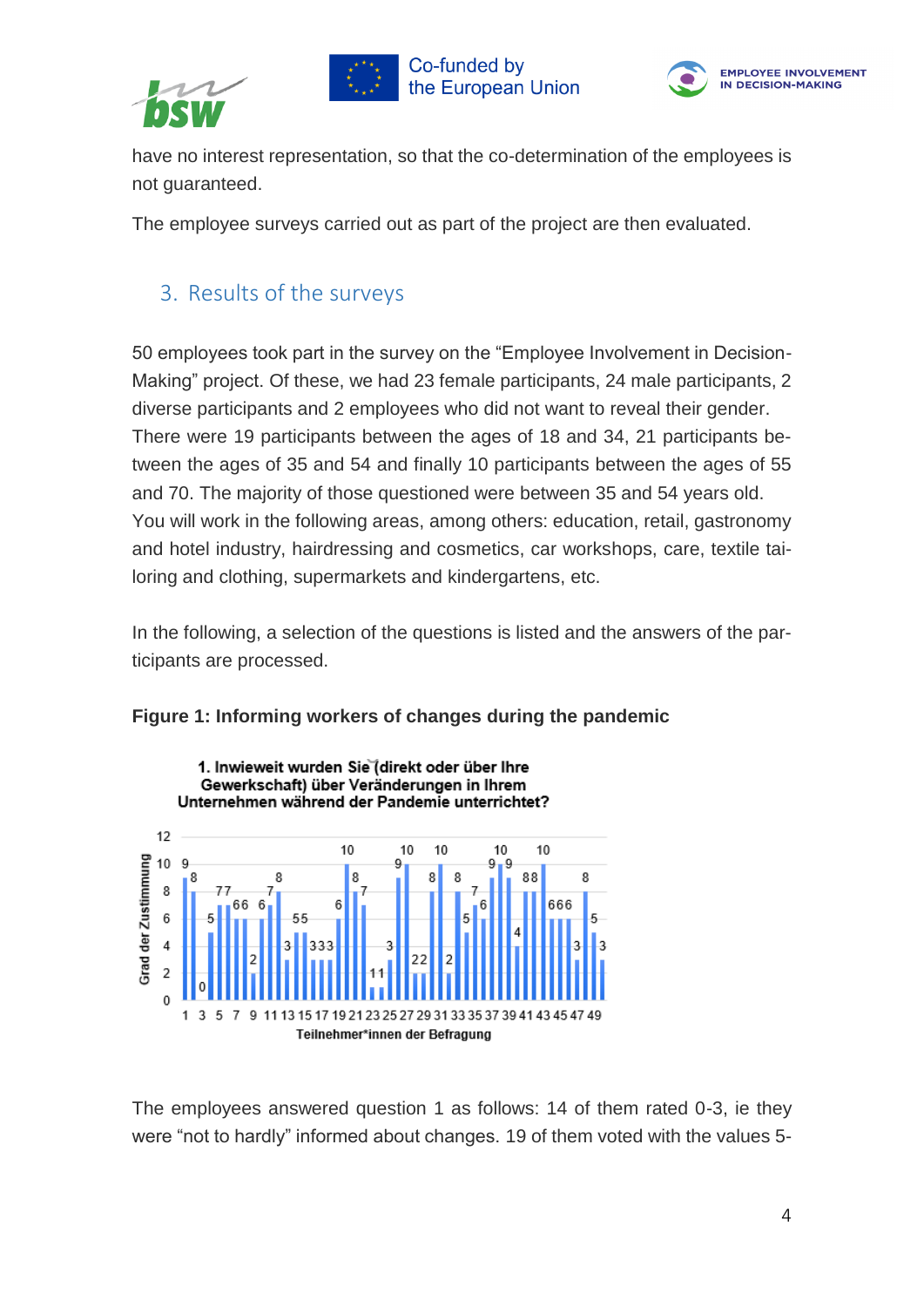





7, that is, they were informed moderately and 17 of the respondents felt that the employer gave them good information (8-10).





The employees answered question 2 as follows: 20 of them rated 0-3, ie they were "not to hardly" asked about changes. 19 of them

voted with the values 5-7, ie they were heard moderately and 8 of the respondents felt they were well informed about the hearing (8-10 points) by the employer.

### **Figure 3: Employees' awareness of legal rights to information and consultation in the company**

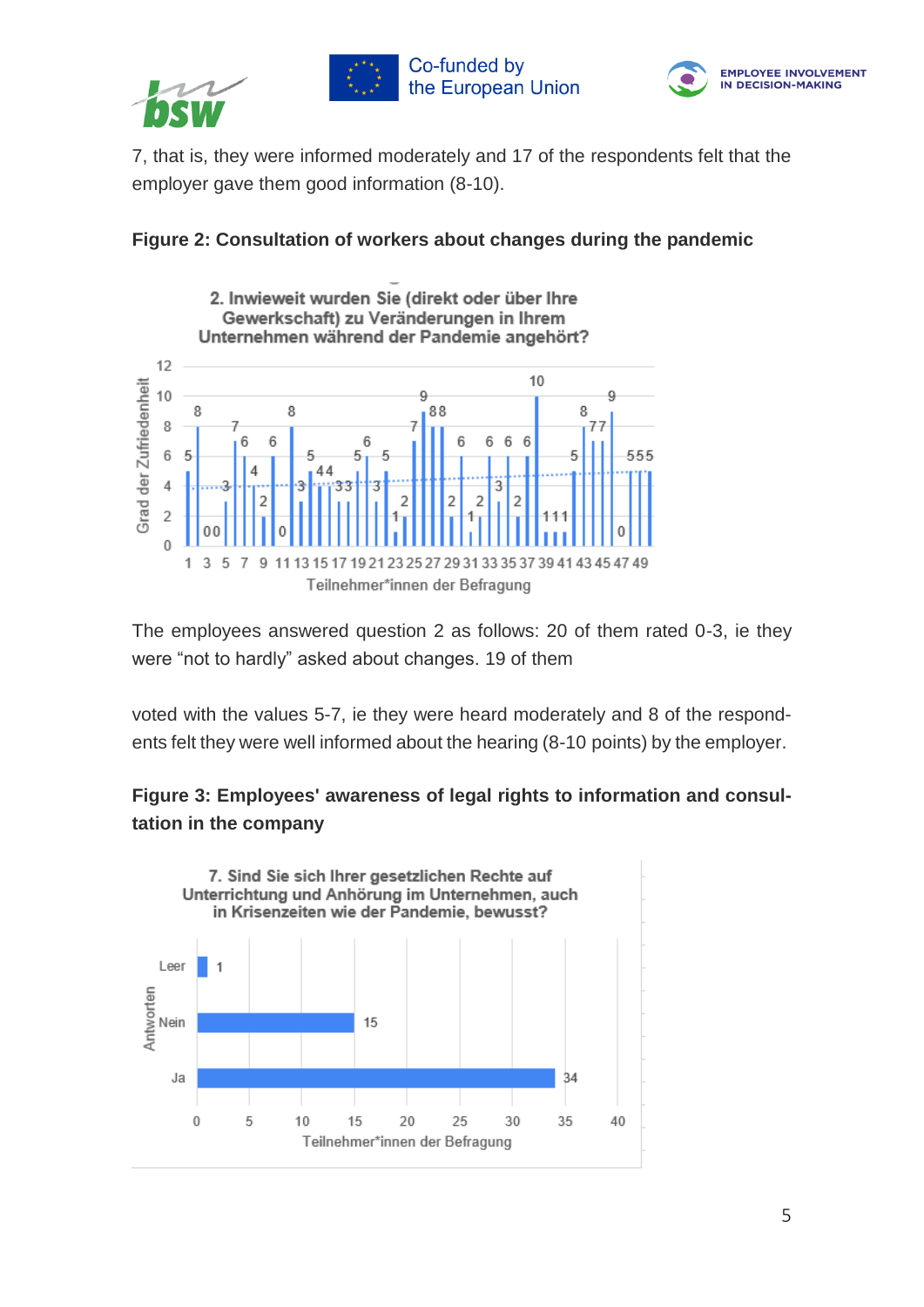





The employees answered question 7 as follows: 1 in 50 abstained as to whether he was aware of his rights to be heard and informed. 15 respondents answered the question with no and the majority, ie 34 participants, say that they are aware of their rights.

## **Figure 4: Inclusion of employees to participate in decision-making processes in the company**

The employees answered as follows to question 9: 26 of them gave a 0-3 rating, ie they were "not to hardly" asked to present their opinion. 13 of them voted with the values 5-7, ie they were included moderately and 5 of the respondents felt that they were included well to very well (8-10 points) by the employer.



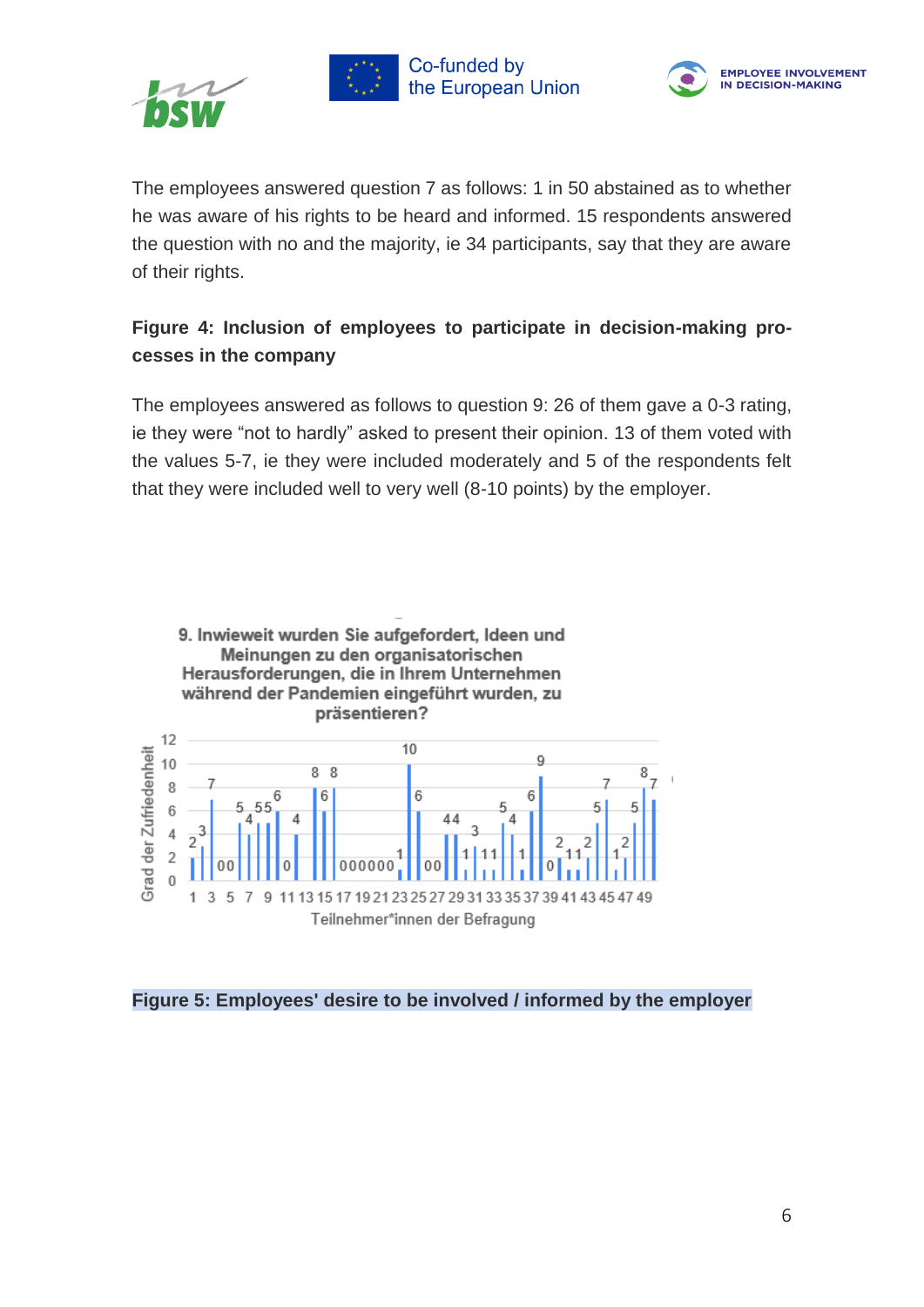

The employees answered question 15 as follows: 3 of them gave a rating of 0-3, ie they would "hardly to hardly" want to be taught should another pandemic-like crisis occur. 15 of them voted with the values 5-7, ie they would like to receive moderate instruction from the employer and the majority of the respondents (30) would like very strong involvement (8-10 points) and instruction from the employer.

The selection of questions from the employee survey reflects a uniform mood of employees from the trade and service sector. Most of the respondents felt mediocre to inadequate

informed about the pandemic-related changes in the company by the employer or the trade union and taken with you regarding the measures. They also complain that they were poorly or too little heard in the process, despite the fact that the majority were well to very well informed about their rights. It also becomes clear that in the event of another hypothetical pandemic situation, the employees would like the employer to be significantly better involved in information, consultation and participation. A lobby group, e.g. a works council or staff council, can remedy this problem.

## <span id="page-7-0"></span>4. Results of the interviews

The interview partners came from different industries. The following four interviews are selected and described.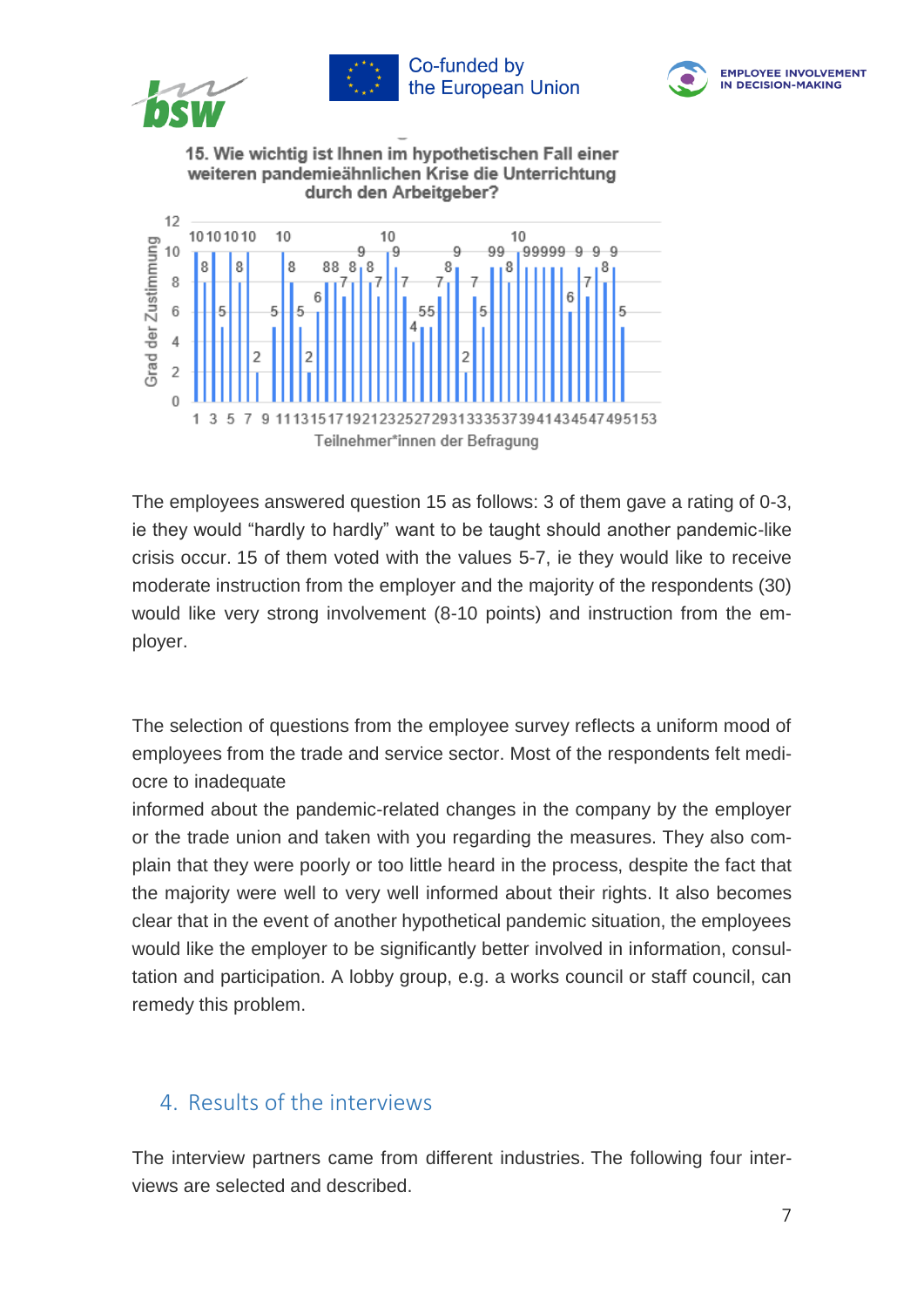





#### **Interview 1: Care industry**

I conducted the interview by telephone with a nursing manager (operational manager). The company in which she works employs around 1,500 people who have 14 care services in 7 German federal states.

#### **Interview 2: Sector advertising and public relations**

The employer runs an advertising agency for radio and media production. The company produces radio broadcasts and takes over the switching of radio stations. The company is small with two managing directors and one employee. The interview was conducted over the phone.

#### **Interview 3: Education and training sector**

The director of the institute runs a regional location that is a service provider in language mediation. In Germany, the registered association has a total of 12

Locations. She herself leads 20 employees. The interview was conducted via Microsoft Teams.

#### **Interview 4: Gastronomy and hotel industry**

The restaurant manager runs a restaurant with 20 employees. The employees work in shifts. The interview was conducted over the phone.

#### **Impact on Business**

The new and short-term regulations and laws in Germany, which differ from state to state, made work more difficult, especially in the care sector but also in the catering sector. The supply of protective equipment for employees (protective gloves and hygiene supplies) was not always guaranteed across the board during the pandemic. This hindered the guarantee of occupational health and safety for employees. In the catering sector, most of the restaurants remained closed during the lockdown, which led to high sales losses for the restaurant operators.

Furthermore, employers made use of the option of short-time working for employees in order to cushion loss of orders and to ensure continued wages. However, the orders have shifted in time according to the needs of the customers and had to be converted depending on the type of order, for example to digital offers and training.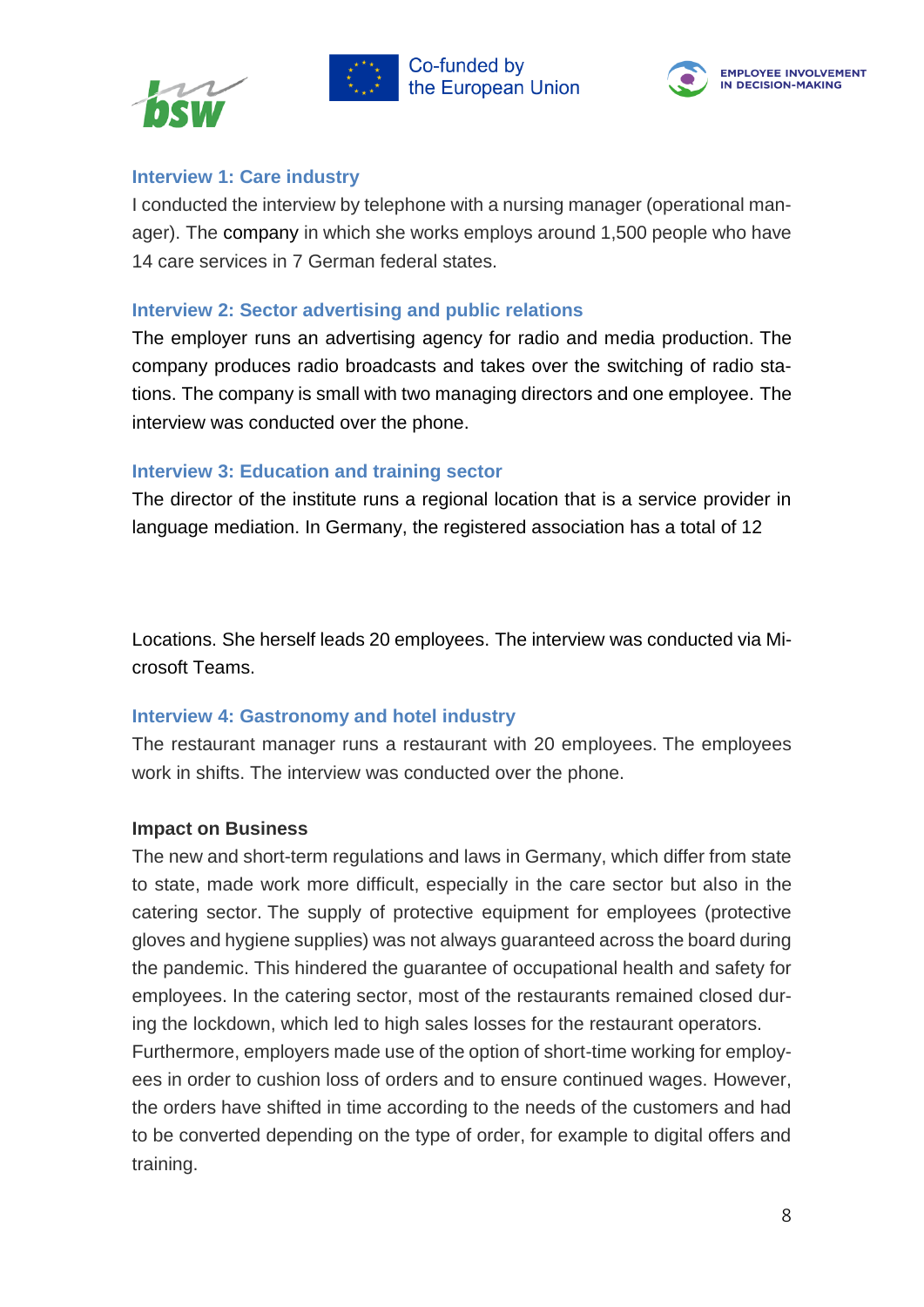





#### **Process of Inclusion and Best Practices by Employers**

With regard to the process of inclusion, different aspects were named:

Due to the shortage of staff, the existing staff was trained and further qualified for further areas. Thus, they could also be used in new areas. This measure was also perceived and supported positively by the employees.

There was also a mismatch in the desired communication and exchange between the employees and the employer. The employers have introduced online platforms (e.g. Microsoft Teams) for this purpose. Virtual coffee breaks and team meetings were offered on team channels to

To preserve the group feeling of the workforce and to ensure transparency of the management's measures in the pandemic. One employer also reported that she informed her employees about new regulations and the general situation during the pandemic by email once a week for a whole year.

In addition, some employers paid Corona bonuses to motivate employees. Employers also acted flexibly and openly with regard to the working time accounts of employees and released them for the corona vaccination during working hours or guaranteed flexible working hours.

Employers also responded to daycare and school closings and offered employees home office solutions.

#### **Attitude of employees**

Most of the employees were cooperative and team-oriented. With most employers, they had few options: these were layoffs or short-time work. Nevertheless, the employees were interested and sought to talk to the employers.

In the case of the example in the education sector, the decisions were formally concluded through the local works councils. For example, depending on the location, there is a "company agreement on mobile work" that has been adapted to the pandemic conditions. This was done by the employee representatives in negotiations with the regional management.

#### **Employer assessment of employee attitude**

The employers were interested in continuing and securing the work of the employees. However, there is a desire on the part of employers to simplify the work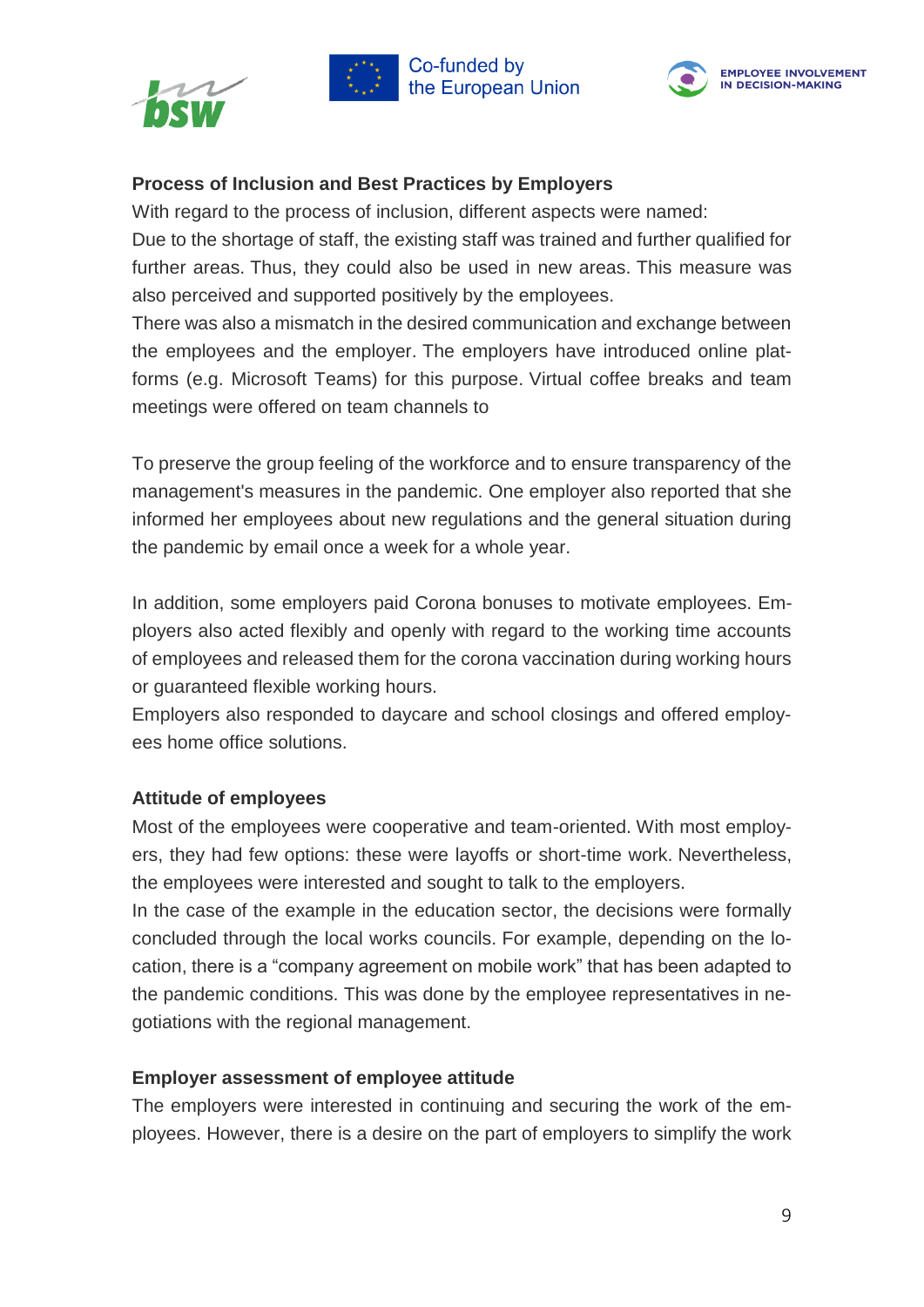





of their employees and to improve home office solutions, for example by investing in new cloud solutions.

#### **Recommendations for improvement by employers**

Employers would like to continue to want financial support from the state, for example to invest in technical equipment for their employees.

Furthermore, it was warned that the new regulations at federal or state level were announced too quickly, which made the conversion of business processes and communication with employees extremely difficult. It is therefore advisable to give employers a lead time for the reorganization.

## <span id="page-10-0"></span>5. Conclusions and Recommendations

In the Corona crisis, codetermination shows its special importance. Interest groups, ie works and staff councils, create a remedy for secure jobs and financial security for employees with binding collective agreements. This feeling of security has a positive effect on the effectiveness, productivity and motivation of employees.

The research has shown that a constructive framework for the dialogue between employees and employer representatives must be created in order to guarantee the continued existence of the company even through the corona pandemic. This can be achieved above all through joint decision-making when reorganizing corporate work; employers and employees in the trade and service sector in particular must be made aware of this. In addition to raising awareness, the employees should also be made aware of their rights to participate in the work of their company.

This can be implemented by using and inquiring about information and further training offers from trade unions such as ver.di.